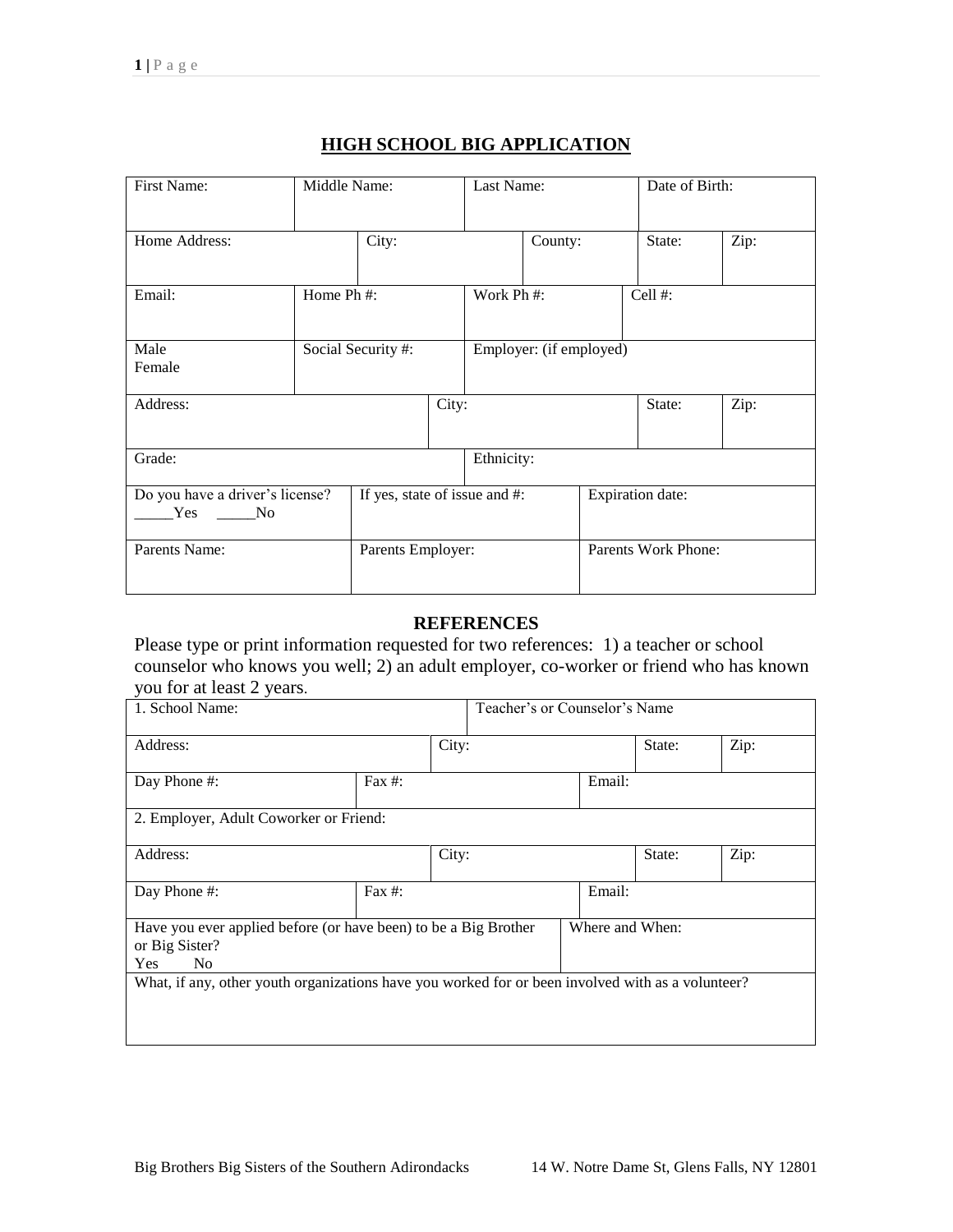## **HIGH SCHOOL BIGS PARENT CONSENT AND REFERENCE FORM**

**Name of Applicant: \_\_\_\_\_\_\_\_\_\_\_\_\_\_\_\_\_\_\_\_\_\_\_\_\_\_\_\_\_\_\_\_\_\_\_\_\_\_\_\_\_\_\_\_\_\_\_**

**Name of Parent/Guardian: \_\_\_\_\_\_\_\_\_\_\_\_\_\_\_\_\_\_\_\_\_\_\_\_\_\_\_\_\_\_\_\_\_\_\_\_\_\_\_\_\_\_**

**Contact Information for Parent/Guardian: \_\_\_\_\_\_\_\_\_\_\_\_\_\_\_\_\_\_\_\_\_\_\_\_\_\_\_\_\_\_**

*In serving as a reference for your child's application as a High School Big, please answer the following questions.* 

- 1. Do you believe your son/daughter will be a good mentor and a positive role model for a younger student? Why or why not?
- 2. Describe your son/daughter's personality and interests (e.g., is she shy or outgoing, prefer outdoor or indoor activities, is she trustworthy, reliable, and consistent?)
- 3. Do you believe your son/daughter can fulfill a 12 month commitment to the Big Brothers Big Sisters program? If no, please explain any concerns you have.
- 4. Have you observed your son/daughter interacting with younger children? If so, can you describe how your son/daughter interacts with younger children?
- 5. What reservations or concerns do you have about your son/daughter's participation?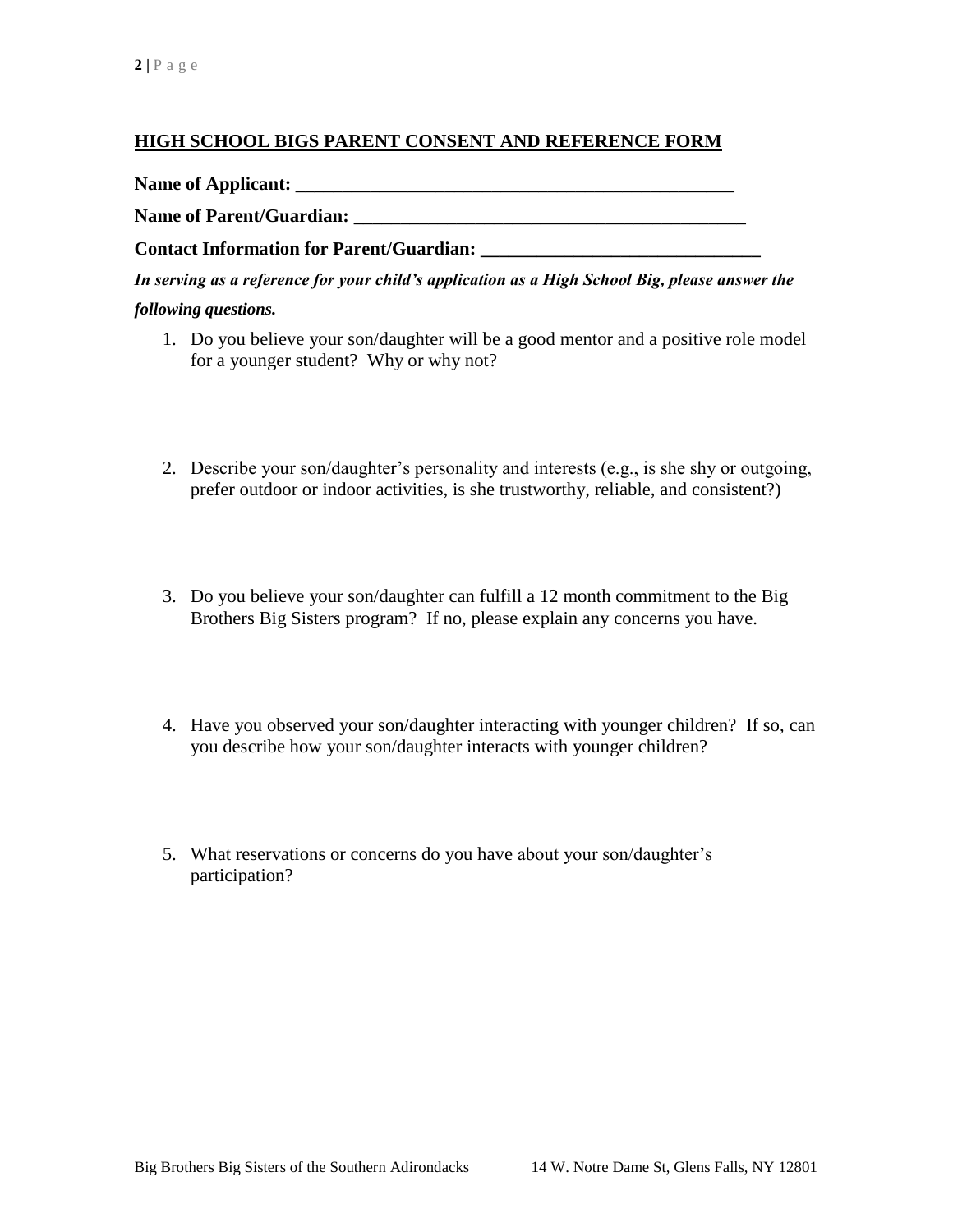**I give permission for my daughter/son, \_\_\_\_\_\_\_\_\_\_\_\_\_\_\_\_\_\_\_\_\_\_\_\_\_\_\_\_\_\_\_\_\_\_\_\_, to volunteer as a High School Big Brother or Big Sister. I have read and co-signed, with my child, the Big Brothers Big Sisters Volunteer Application and understand that she/he is committing to be a volunteer mentor for at least one calendar year (12 months), and that she/he will spend about an hour each week mentoring a younger child (except during school breaks). I understand that his/her involvement in the Big Brothers Big Sisters program will be under the guidance of Big Brothers Big Sisters Staff and that she/he is required to abide by all program rules and expectations.** 

**I also understand that transportation to/from the program site is the responsibility of** 

**I feel this is a good opportunity for my son/daughter and fully support and recommend his/her involvement as a mentor in the Big Brothers Big Sisters program.** 

**\_\_\_\_\_\_\_\_\_\_\_\_\_\_\_\_\_\_\_\_\_\_\_\_\_\_\_\_\_\_\_\_\_\_\_\_\_\_\_\_\_\_ \_\_\_\_\_\_\_\_\_\_\_\_\_\_\_\_**

**Parent Signature Date** 

**\_\_\_\_\_\_\_\_\_\_\_\_\_\_\_\_\_\_\_\_\_\_.**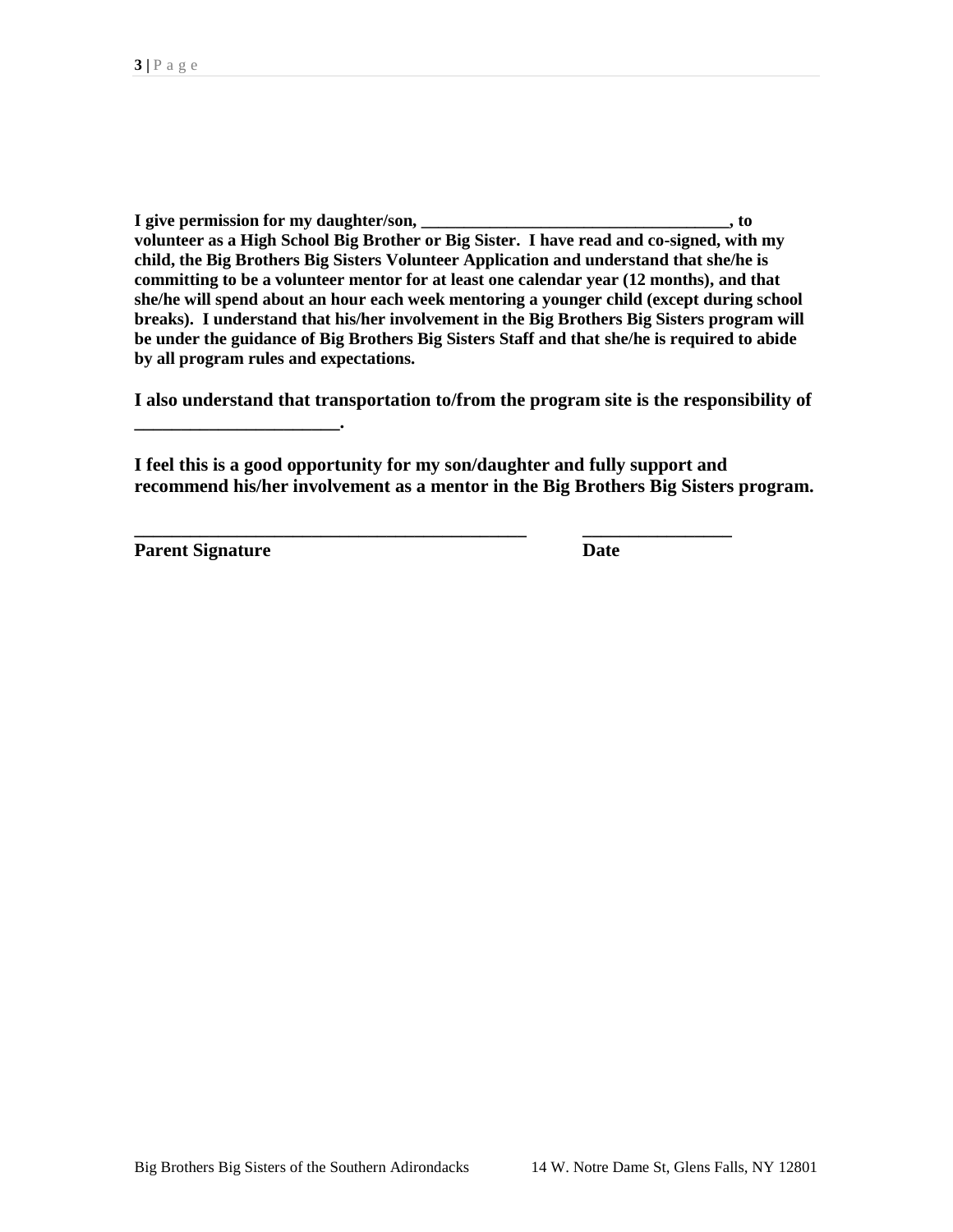

## **GENERAL RELEASE AND AUTHORIZATION**

As Parent/Legal Guardian of \_\_\_\_\_\_\_\_\_\_\_\_\_\_\_\_\_\_\_\_\_\_\_\_\_\_\_\_\_\_\_\_\_\_\_\_\_\_, a minor (hereinafter "child/children"), I hereby consent to the use, reproduction and/or sale by Big Brothers Big Sisters of the Southern Adirondacks, Inc. and/or its Agents of any of the following Media:

- 1) Photographs of my child/children;
- 2) Interviews of my child/children, including quotes;
- 3) Voice recordings of my child/children; and
- 4) Video tapings of my child/children.

*For purposes of this Release, Agents of Big Brothers Big Sisters of the Southern Adirondacks, Inc. shall include all employees, volunteers, independent contractors and/or consultants of Big Brothers Big Sisters of the Southern Adirondacks, Inc. or any other person or entity undertaking advertisement and/or marketing activities on behalf of, for the benefit of and/or at the direction of Big Brothers Big Sisters of the Southern Adirondacks, Inc.* 

I understand and agree that the name of my child/children may or may not appear in any advertisement, display, product, image or exhibit derived from or arising out of the above Media and I hereby consent to such use, reproduction and/or sale whether accompanied or unaccompanied by reference to the identity of my child/children. I further authorize that use, reproduction and/or sale may occur absent any compensation whatsoever being paid to me or my child/children and may occur without any further notice.

I hereby waive any personal or proprietary rights that I or my child/children may otherwise have in connection with the use, reproduction and/or sale of part of all of the above Media and I release Big Brothers Big Sisters of the Southern Adirondacks, Inc. and its Agents from any and all liability that could otherwise result from such proprietary rights.

This General Release and Authorization shall remain in effect and may continue to be relied upon by Big Brothers Big Sisters of the Southern Adirondacks, Inc. indefinitely. However, only that Media obtained during my child/children's participation with this organization shall be subject to the terms of this agreement.

Big Brothers Big Sisters of the Southern Adirondacks, Inc. may rely upon this General Release and Authorization as though I am the sole Parent/Legal Guardian of the above child/children. No part of this release compels me or my child/children to provide any of the above Media to Big Brothers Big Sisters of the Southern Adirondacks, Inc.

| Parent/Legal Guardian Name      |       |
|---------------------------------|-------|
| Parent/Legal Guardian Signature | Date: |
| Witness Signature               | Date: |